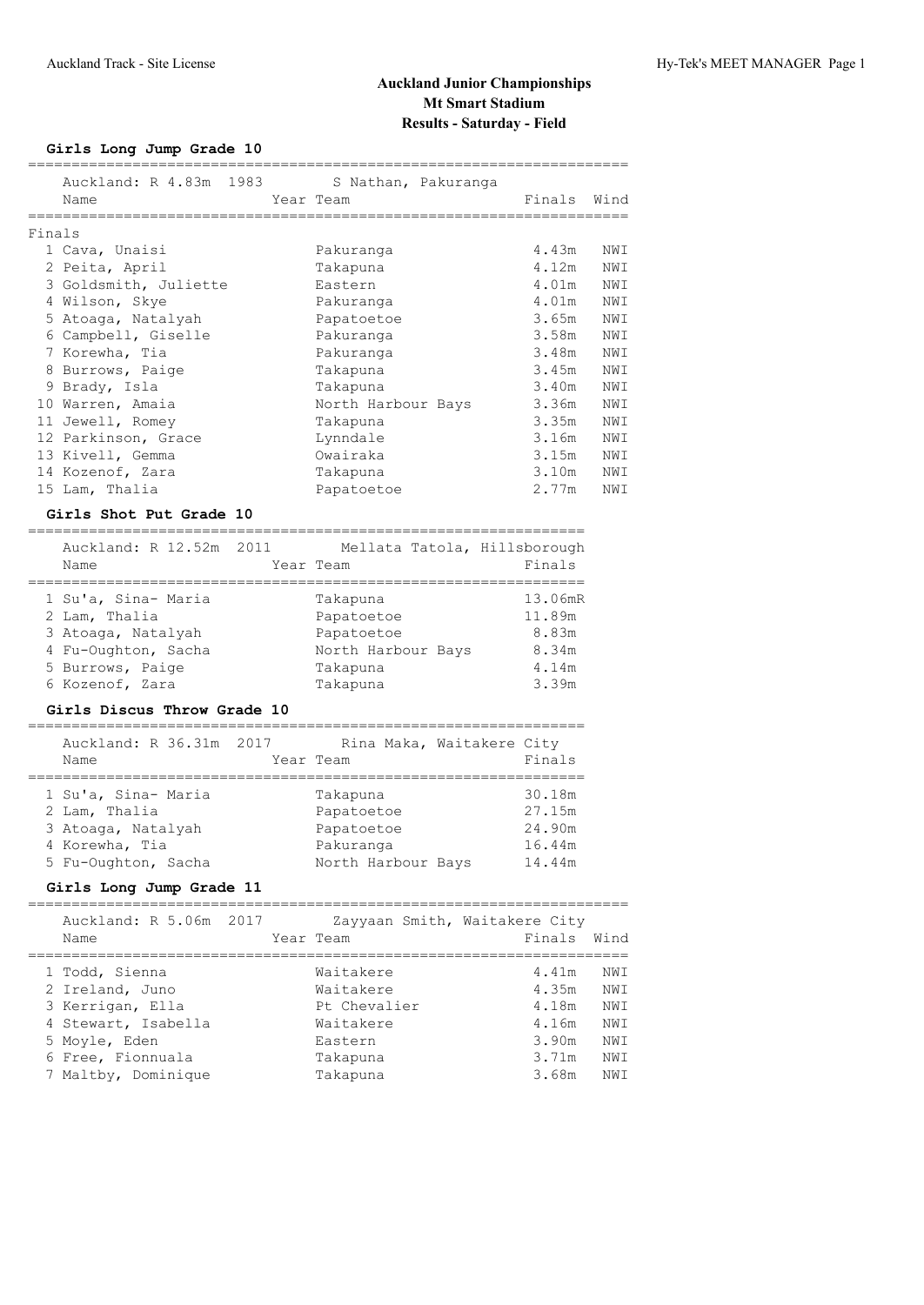| Girls Long Jump Grade 11 |           |       |     |
|--------------------------|-----------|-------|-----|
| 8 Udomsak, Shyloh        | Takapuna  | 3.56m | NWI |
| 9 Lopeti, Mele           | Lynndale  | 3.46m | NWI |
| 10 Day, Morgan           | Pakuranga | 3.38m | NWI |

### **Girls Shot Put Grade 11**

| Auckland: R 14.17m 2018<br>Name | Suzannah Kennelly, Papatoeto<br>Year Team | Finals |
|---------------------------------|-------------------------------------------|--------|
|                                 |                                           |        |
| 1 Udomsak, Shyloh               | Takapuna                                  | 10.68m |
| 2 Todd, Sienna                  | Waitakere                                 | 10.50m |
| 3 Free, Fionnuala               | Takapuna                                  | 9.09m  |
| 4 Riseborough, Miya             | Takapuna                                  | 8.30m  |
| 5 Herde, Sophie                 | North Harbour Bays                        | 7.75m  |
| 6 Day, Morgan                   | Pakuranga                                 | 7.43m  |

#### **Girls Discus Throw Grade 11**

| Auckland: R 41.42m 2018<br>Name | Suzannah Kennelly, Papatoeto<br>Year Team | Finals |
|---------------------------------|-------------------------------------------|--------|
|                                 | Waitakere                                 | 36.28m |
| 1 Todd, Sienna                  |                                           |        |
| 2 Herde, Sophie                 | North Harbour Bays                        | 24.88m |
| 3 Free, Fionnuala               | Takapuna                                  | 19.94m |
| 4 Udomsak, Shyloh               | Takapuna                                  | 19.50m |
| 5 Riseborough, Miya             | Takapuna                                  | 17.58m |
| 6 Day, Morgan                   | Pakuranga                                 | 14.91m |
| 7 Lopeti, Mele                  | Lynndale                                  | 14.21m |

#### **Girls Long Jump Grade 12**

| Auckland: R 5.22m 1985<br>Name | Andrea Miller, Pakuranga<br>Year Team | Finals | Wind |
|--------------------------------|---------------------------------------|--------|------|
|                                |                                       |        |      |
| 1 Tirado, Fernanda             | North Harbour Bays                    | 4.78m  | NW T |
| 2 Lathwood, Jessica            | Takapuna                              | 4.46m  | NW T |
| 3 Earley, Madison              | Waitakere                             | 4.31m  | NWI  |
| 4 McKenzie, Amelia             | Pakuranga                             | 4.11m  | NWI  |
| 5 Tukukino, Jordyn             | Manurewa                              | 4.01m  | NW T |
| 6 Reid, Esme                   | Eastern                               | 3.99m  | NWI  |
| 7 Naeata, Harmony              | Waitakere                             | 3.91m  | NW T |
| 8 Brosnan, Niamh               | Helensville                           | 3.81m  | NW T |

## **Girls Shot Put Grade 12**

| Auckland: R 12.01m 2019<br>Name                                                                                                                  | Suzannah Kennelly, Papatoeto<br>Year Team                                                                | Finals                                                        |
|--------------------------------------------------------------------------------------------------------------------------------------------------|----------------------------------------------------------------------------------------------------------|---------------------------------------------------------------|
| 1 Asiata, Francesca-Lee<br>2 Aho, Catelyn<br>3 Tirado, Fernanda<br>4 McManus, Hannah<br>5 Fox, Ashleigh<br>6 Young, Eleanor<br>7 Naeata, Harmony | Manurewa<br>Waitakere<br>North Harbour Bays<br>Waitakere<br>North Harbour Bays<br>Pakuranga<br>Waitakere | 10.66m<br>10.30m<br>9.62m<br>8.93m<br>8.01m<br>7.52m<br>7.32m |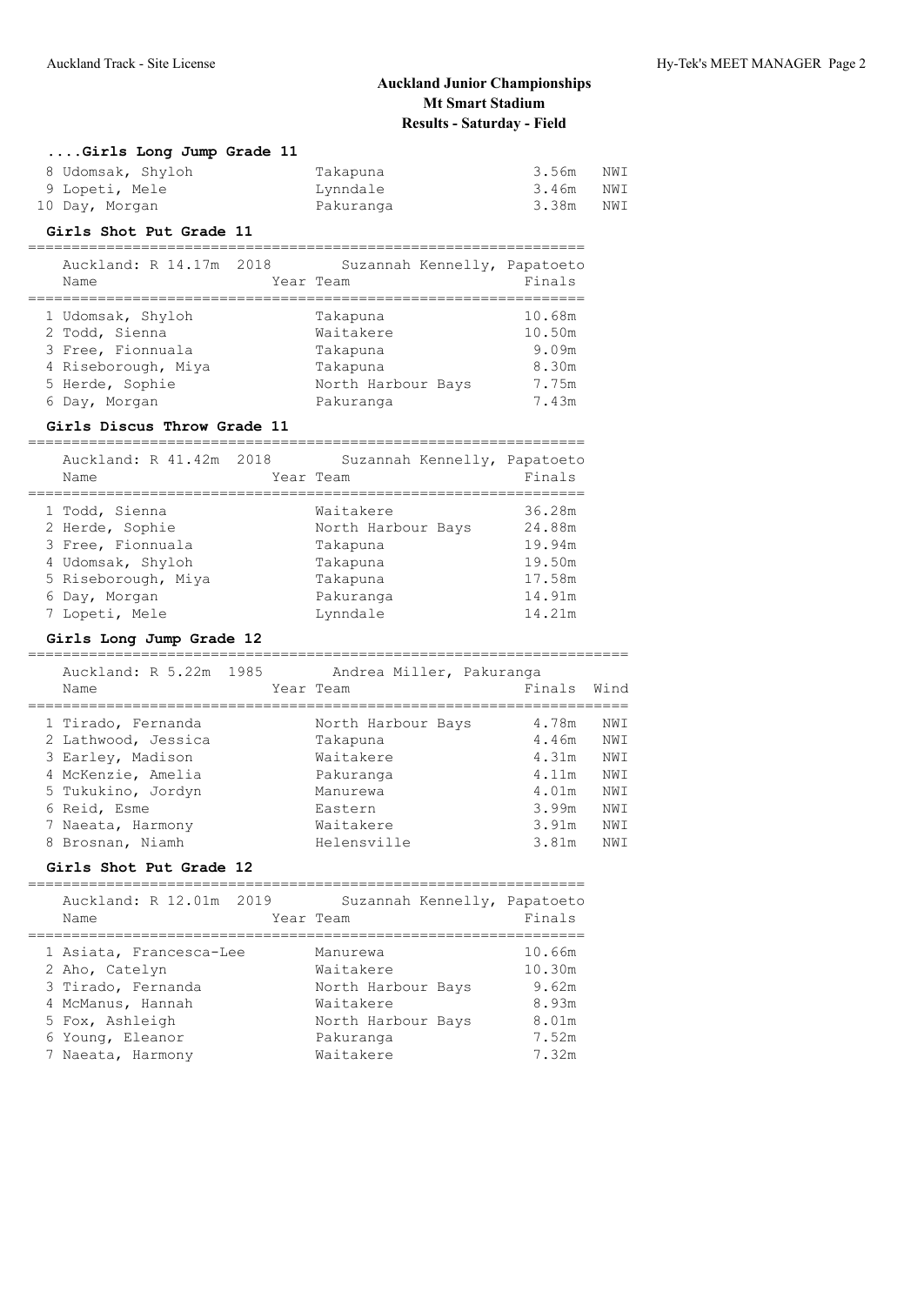#### **....Girls Shot Put Grade 12**

| 8 Tukukino, Jordyn   | Manurewa  | 7.04m |
|----------------------|-----------|-------|
| 9 Koole, Veronique   | Pakuranga | 6.62m |
| 10 Barnett, Isabella | Papakura  | 6.43m |

### **Girls Discus Throw Grade 12**

| Auckland: R 44.85m 2019<br>Name | Suzannah Kennelly, Papatoeto<br>Year Team | Finals |
|---------------------------------|-------------------------------------------|--------|
| 1 Tirado, Fernanda              | North Harbour Bays                        | 41.29m |
| 2 Aho, Catelyn                  | Waitakere                                 | 32.83m |
| 3 Asiata, Francesca-Lee         | Manurewa                                  | 32.10m |
| 4 Young, Eleanor                | Pakuranga                                 | 27.69m |
| 5 McManus, Hannah               | Waitakere                                 | 26.58m |
| 6 Fox, Ashleigh                 | North Harbour Bays                        | 22.13m |
| 7 Koole, Veronique              | Pakuranga                                 | 21.57m |
| 8 Reid, Esme                    | Eastern                                   | 20.92m |

### **Girls Long Jump Grade 13**

|    | Auckland: R 5.51m 1983<br>Name | Year Team | C Turnbull, Takapuna | Finals | Wind |
|----|--------------------------------|-----------|----------------------|--------|------|
|    | 1 Nasrabadi, Jacqui            |           | Eastern              | 4.84m  | NWI  |
|    | 2 Gear, Lisa                   |           | Takapuna             | 4.43m  | NWI  |
|    | 3 Masters, Maia                |           | Waitakere            | 4.38m  | NWI  |
|    | 4 Chalmers, Nina               |           | Owairaka             | 4.37m  | NWI  |
|    | 5 Barrett-Hamilton, Lauren     |           | Waitakere            | 4.30m  | NWI  |
| 6  | Haigh, Isabella                |           | Lynndale             | 4.19m  | NWI  |
|    | 7 Guy, Mackenzie               |           | North Harbour Bays   | 4.16m  | NWI  |
|    | 8 Lynch, Hannah                |           | Hillsborough         | 4.03m  | NWI  |
|    | 9 Brown, Isabella              |           | Waitakere            | 3.98m  | NWI  |
| 10 | Mahani, Keira                  |           | Papatoetoe           | 3.93m  | NWI  |
|    | 11 Udomsak, Emason             |           | Takapuna             | 3.76m  | NWI  |
|    | 12 Fourie, Yandri              |           | Pakuranga            | 3.70m  | NWI  |
|    | 13 Kumar, Stazia               |           | Manurewa             | 3.33m  | NWI  |
|    | 14 Kamo, Kaliyah               |           | Manurewa             | 3.05m  | NWI  |
|    | -- Lam, Arnika                 |           | Papatoetoe           | FOUL   |      |

#### **Girls Shot Put Grade 13**

| Auckland: R 13.64m 2009<br>Name | Merewarihi Vaka, Papatoetoe<br>Year Team | Finals  |
|---------------------------------|------------------------------------------|---------|
| 1 Maritz, Karmen-Elizabeth      | North Harbour Bays                       | 13.79mR |
| 2 Saifiti, Leila-Jae            | Avondale                                 | 10.30m  |
| 3 Lam, Arnika                   | Papatoetoe                               | 9.78m   |
| 4 Stowers, Eva                  | North Harbour Bays                       | 9.33m   |
| 5 Kamo, Kaliyah                 | Manurewa                                 | 8.83m   |
| 6 Barrett-Hamilton, Lauren      | Waitakere                                | 8.43m   |
| 7 Gear, Lisa                    | Takapuna                                 | 8.25m   |
| 8 Stowers, Marina               | North Harbour Bays                       | 7.98m   |
| 9 Mahani, Keira                 | Papatoetoe                               | 7.70m   |
| 10 Bailey, Madeline             | Papakura                                 | 7.55m   |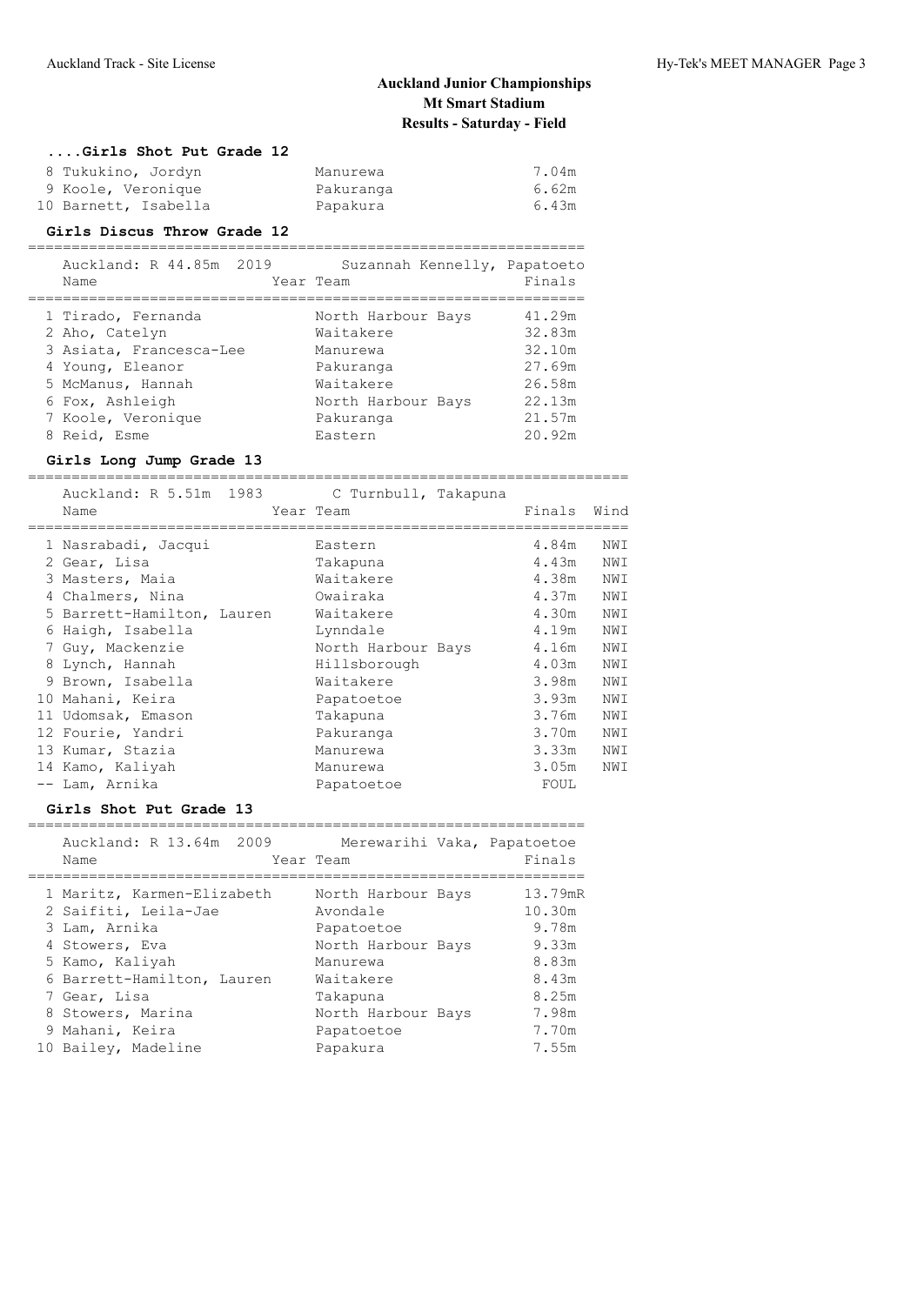## **Girls Discus Throw Grade 13**

| Auckland: R 42.05m 2020<br>Name                                                                                                                  | Suzannah Kennelly, Papatoeto<br>Year Team                                                                        | Finals                                                              |
|--------------------------------------------------------------------------------------------------------------------------------------------------|------------------------------------------------------------------------------------------------------------------|---------------------------------------------------------------------|
| 1 Maritz, Karmen-Elizabeth<br>2 Stowers, Eva<br>3 Kamo, Kaliyah<br>4 Lam, Arnika<br>5 Stowers, Marina<br>6 Udomsak, Emason<br>7 Bailey, Madeline | North Harbour Bays<br>North Harbour Bays<br>Manurewa<br>Papatoetoe<br>North Harbour Bays<br>Takapuna<br>Papakura | 44.11mR<br>31.04m<br>24.38m<br>24.22m<br>22.82m<br>16.64m<br>15.58m |

#### **Girls Long Jump Grade 14**

#### =====================================================================

| Auckland: R 5.67m 2010 | Paige Harwood, Pakuranga |             |     |
|------------------------|--------------------------|-------------|-----|
| Name                   | Year Team                | Finals Wind |     |
|                        |                          |             |     |
| 1 Sila, Avah           | Papakura                 | 4.86m       | NWI |
| 2 Kruck, Mckenzie      | North Harbour Bays       | 4.31m       | NWI |
| 3 Riseborough, Mulan   | Takapuna                 | 4.12m       | NWT |

# **Girls Shot Put Grade 14**

| Auckland: R 13.81m 2017<br>Name | Kaia Tupu-South, Takapuna<br>Year Team | Finals  |
|---------------------------------|----------------------------------------|---------|
| 1 Hallie, Kate                  | Takapuna                               | 14.23mR |
| 2 Skelton Fagaiava, Chitar      | Papatoetoe                             | 10.95m  |
| 3 Caffery, Nora                 | Manurewa                               | 10.64m  |
| 4 Atoaqa, Savannah              | Papatoetoe                             | 10.61m  |
| 5 Riseborough, Mulan            | Takapuna                               | 7.77m   |

================================================================

### **Girls Discus Throw Grade 14**

| Auckland: R 46.52m 2010<br>Name | Merewarihi Vaka, Papatoetoe<br>Year Team | Finals |
|---------------------------------|------------------------------------------|--------|
| 1 Hallie, Kate                  | Takapuna                                 | 40.28m |
| 2 Skelton Fagaiava, Chitar      | Papatoetoe                               | 35.24m |
| 3 Atoaqa, Savannah              | Papatoetoe                               | 31.94m |
| 4 Caffery, Nora                 | Manurewa                                 | 27.68m |
| 5 Riseborough, Mulan            | Takapuna                                 | 23.07m |

## **Boys Long Jump Grade 10**

| Auckland: R 5.07m 2012 |  |  |  | Mogammad Smith, Waitakere |
|------------------------|--|--|--|---------------------------|
|------------------------|--|--|--|---------------------------|

|  | Name                       | Year Team    | Finals | Wind |
|--|----------------------------|--------------|--------|------|
|  | 1 McKendry, Daniel         | Takapuna     | 4.41m  | NWI  |
|  | 2 Collinge-Coker, Benjamin | Helensville  | 4.01m  | NWI  |
|  | 3 Anderson, Zack           | Pukekohe     | 3.89m  | NWI  |
|  | 4 Ward, Jacob              | Helensville  | 3.67m  | NWI  |
|  | 5 Milina, Luka             | Pt Chevalier | 3.51m  | NWI  |
|  | 6 Hocken, Marc             | Ellerslie    | 3.45m  | NWI  |
|  | 7 Barrett-Hamilton, Aidan  | Waitakere    | 3.39m  | NWI  |
|  | 8 Herbert, Liam            | Hillsborough | 3.18m  | NWI  |
|  |                            |              |        |      |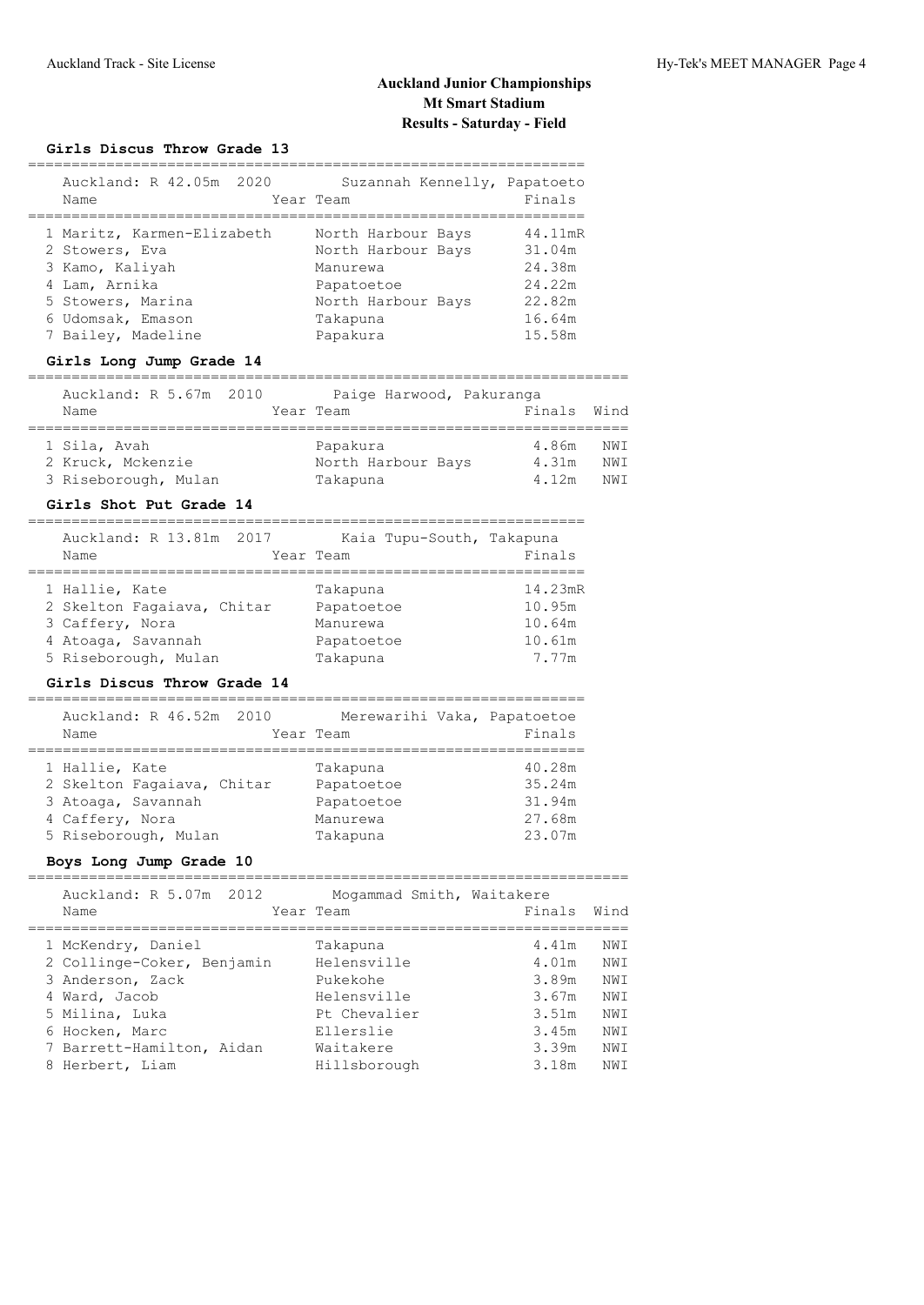**....Boys Long Jump Grade 10**

| 9 Earley, Fynn                                                                                            | Waitakere                                                           | 2.92m                                          | NWI |
|-----------------------------------------------------------------------------------------------------------|---------------------------------------------------------------------|------------------------------------------------|-----|
| Boys Shot Put Grade 10                                                                                    |                                                                     |                                                |     |
| Auckland: R 13.70m 2016 Percy Maka, Waitakere City<br>Name                                                | Year Team                                                           | Finals                                         |     |
| 1 Barrett-Hamilton, Aidan<br>2 Blakeman, Christian<br>3 Earley, Fynn<br>4 Herbert, Liam<br>5 Milina, Luka | Waitakere<br>Waitakere<br>Waitakere<br>Hillsborough<br>Pt Chevalier | 7.43m<br>6.95m<br>6.77m<br>6.66m<br>5.96m      |     |
| Boys Discus Throw Grade 10                                                                                |                                                                     |                                                |     |
| Auckland: R 36.39m 2019<br>Name                                                                           | Troy Maka, WETA<br>Year Team                                        | Finals                                         |     |
| 1 Barrett-Hamilton, Aidan<br>2 Milina, Luka<br>3 Blakeman, Christian<br>4 Herbert, Liam<br>5 Earley, Fynn | Waitakere<br>Pt Chevalier<br>Waitakere<br>Hillsborough<br>Waitakere | 20.55m<br>15.33m<br>15.15m<br>15.00m<br>14.13m |     |

#### **Boys Long Jump Grade 11** =====================================================================

| Auckland: R 5.31m 1998<br>Name       |  | Richard Mataroa, Papakura<br>Year Team | Finals         | Wind              |
|--------------------------------------|--|----------------------------------------|----------------|-------------------|
| 1 Samasoni, Jarel<br>2 Te Tana, Luke |  | Pakuranga<br>North Harbour Bays        | 4.58m<br>4.52m | NWI<br><b>NWI</b> |
| 3 Healy, Tighe                       |  | Papakura                               | 4.09m          | <b>NWI</b>        |
| 4 Brown, Benjamin                    |  | Waitakere                              | 4.05m          | <b>NWI</b>        |
| 5 Gonzales, Jy                       |  | Lynndale                               | 3.83m          | NWI               |
| 6 Caffery, Leyon                     |  | Manurewa                               | 3.27m          | NWI               |

### **Boys Shot Put Grade 11**

| Auckland: R 13.26m 2017<br>Name                                              | Percy Maka, Waitakere City<br>Year Team            | Finals                             |
|------------------------------------------------------------------------------|----------------------------------------------------|------------------------------------|
| 1 Te Tana, Luke<br>2 Caffery, Leyon<br>3 Fatu, Israel Vesi<br>4 Hallie, Alex | North Harbour Bays<br>Manurewa<br>WETA<br>Takapuna | 11.20m<br>11.11m<br>8.57m<br>8.20m |

## **Boys Discus Throw Grade 11**

| Auckland: R 50.89m 2020<br>Name                                              | Troy Maka, WETA<br>Year Team                              | Finals                               |
|------------------------------------------------------------------------------|-----------------------------------------------------------|--------------------------------------|
| 1 Caffery, Leyon<br>2 Te Tana, Luke<br>3 Fatu, Israel Vesi<br>4 Hallie, Alex | Manurewa<br>North Harbour Bays<br><b>WETA</b><br>Takapuna | 40.64m<br>38.98m<br>29.75m<br>29.41m |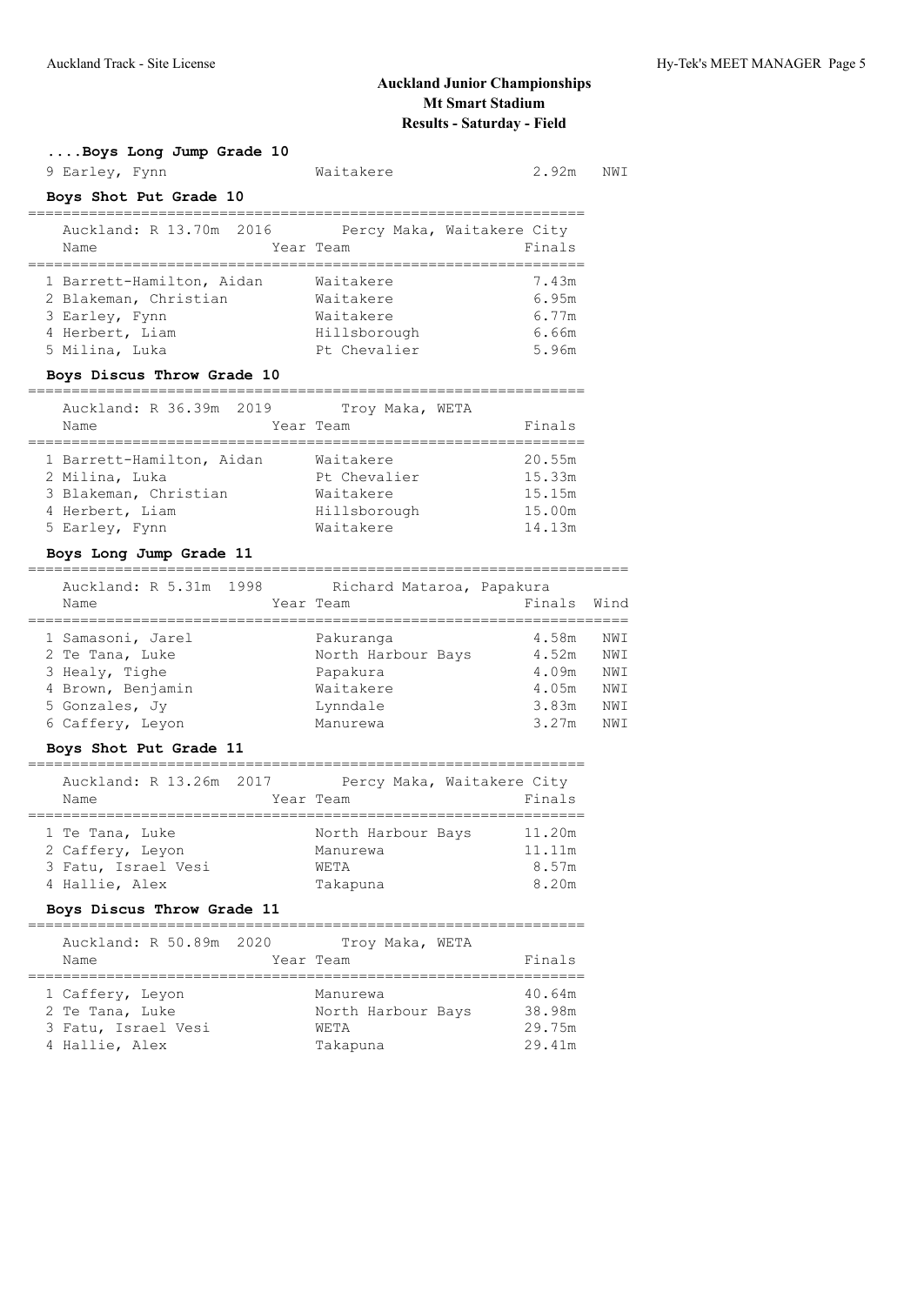| Boys Discus Throw Grade 11 |           |        |
|----------------------------|-----------|--------|
| 5 Samasoni, Jarel          | Pakuranga | 18.33m |
| 6 Gonzales, Jy             | Lynndale  | 15.23m |

## **Boys Long Jump Grade 12**

|   | Auckland: R 5.62m 2011<br>Name | Niven Longopoa, Hillsborough<br>Year Team | Finals | Wind |
|---|--------------------------------|-------------------------------------------|--------|------|
|   | 1 Fleming, Matthew             | North Harbour Bays                        | 5.08m  | NWI  |
|   | 2 Harris-Tavita, Calvin        | Pakuranga                                 | 4.84m  | NWI  |
|   | 3 Anderson, Oliver             | Pukekohe                                  | 4.42m  | NWI  |
|   | 4 Nannestad, Zach              | Hillsborough                              | 4.40m  | NWI  |
|   | 5 Hamilton, Zachary            | North Harbour Bays                        | 4.37m  | NWI  |
|   | 6 Su, Daequan                  | Pt Chevalier                              | 4.24m  | NWI  |
|   | 7 Lister, Alex                 | Pakuranga                                 | 4.18m  | NWI  |
| 8 | Dunnet, Piripi                 | Manurewa                                  | 3.68m  | NWI  |

## **Boys Shot Put Grade 12**

| Auckland: R 15.30m 2018<br>Name | Percy Maka, Waitakere City<br>Year Team | Finals |
|---------------------------------|-----------------------------------------|--------|
| 1 Harris-Tavita, Calvin         | Pakuranga                               | 11.86m |
| 2 Brady, Connor                 | Takapuna                                | 10.92m |
| 3 Burns, Jack                   | Pt Chevalier                            | 9.93m  |
| 4 Lagatule, Zaibyn              | Waitakere                               | 9.71m  |
| 5 Pirini, Jai                   | Pakuranga                               | 9.41m  |
| 6 Hamilton, Zachary             | North Harbour Bays                      | 8.61m  |
| 7 Su, Daequan                   | Pt Chevalier                            | 7.05m  |
| 8 Jesudas, Cyrus                | Papatoetoe                              | 5.73m  |

## **Boys Discus Throw Grade 12**

|   | Auckland: R 45.85m 2018<br>Name  | Percy Maka, Waitakere City<br>Year Team | Finals           |
|---|----------------------------------|-----------------------------------------|------------------|
|   | 1 Burns, Jack<br>2 Brady, Connor | Pt Chevalier<br>Takapuna                | 35.84m<br>31.90m |
|   | 3 Harris-Tavita, Calvin          | Pakuranga                               | 30.87m           |
|   | 4 O'Dwyer, Sam                   | Pakuranga                               | 27.32m           |
|   | 5 Hamilton, Zachary              | North Harbour Bays                      | 26.22m           |
|   | 6 Su, Daequan                    | Pt Chevalier                            | 25.14m           |
|   | 7 Pirini, Jai                    | Pakuranga                               | 23.39m           |
| 8 | Howell, Jacob                    | Takapuna                                | 22.72m           |
|   | 9 Day, Harrison                  | Pakuranga                               | 20.40m           |
|   | 10 Gouws, Keagan                 | Pakuranga                               | 16.32m           |

## **Boys Long Jump Grade 13**

| Auckland: R 6.46m 2016<br>Name | Dominic Overend, Waitakere City<br>Year Team | Finals Wind |      |
|--------------------------------|----------------------------------------------|-------------|------|
|                                |                                              |             |      |
| 1 Keereweer-Taia, Tane         | Waitakere                                    | 5.39m       | NW T |
| 2 Aitcheson, Donacha           | Roskill South                                | 4.54m       | NW T |
| 3 Su, Benaiah                  | Pt Chevalier                                 | 4.37m       | NW T |
|                                |                                              |             |      |